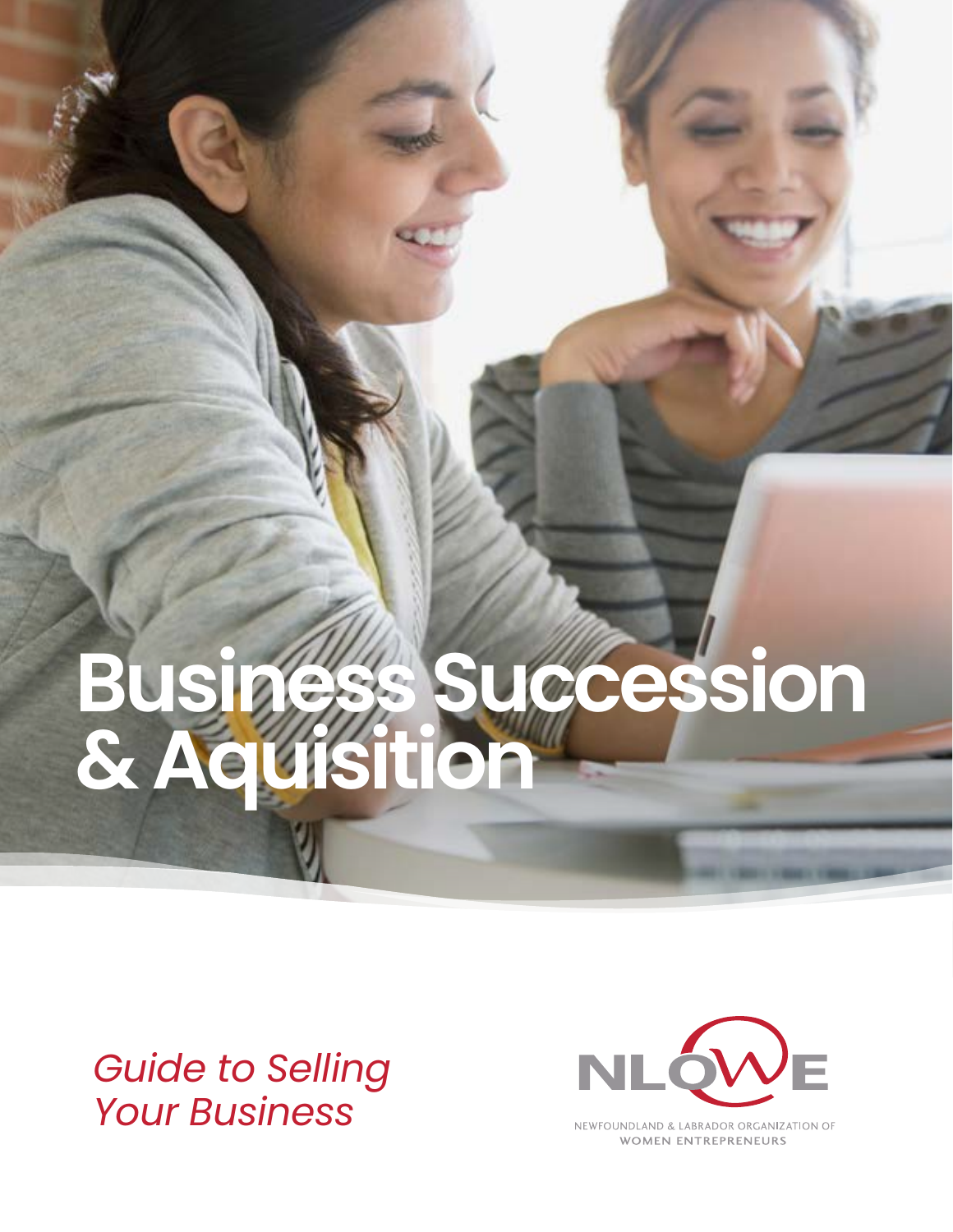# **Guide to Selling Your Business**



Your business is more than a name and a stack of financial statements: it is a customized blend of moving parts both physical and virtual, with income and assets fuelled by your sweat equity and that of your employees and suppliers, with market trends and customer support guiding its path. Preparing your business for sale can be efficient and effective by understanding and acknowledging all that is your business, and how it will best serve its buyer.

#### **Consider your business sale in three general parts:**

- **Resources**
- Company Value
- Potential Buyers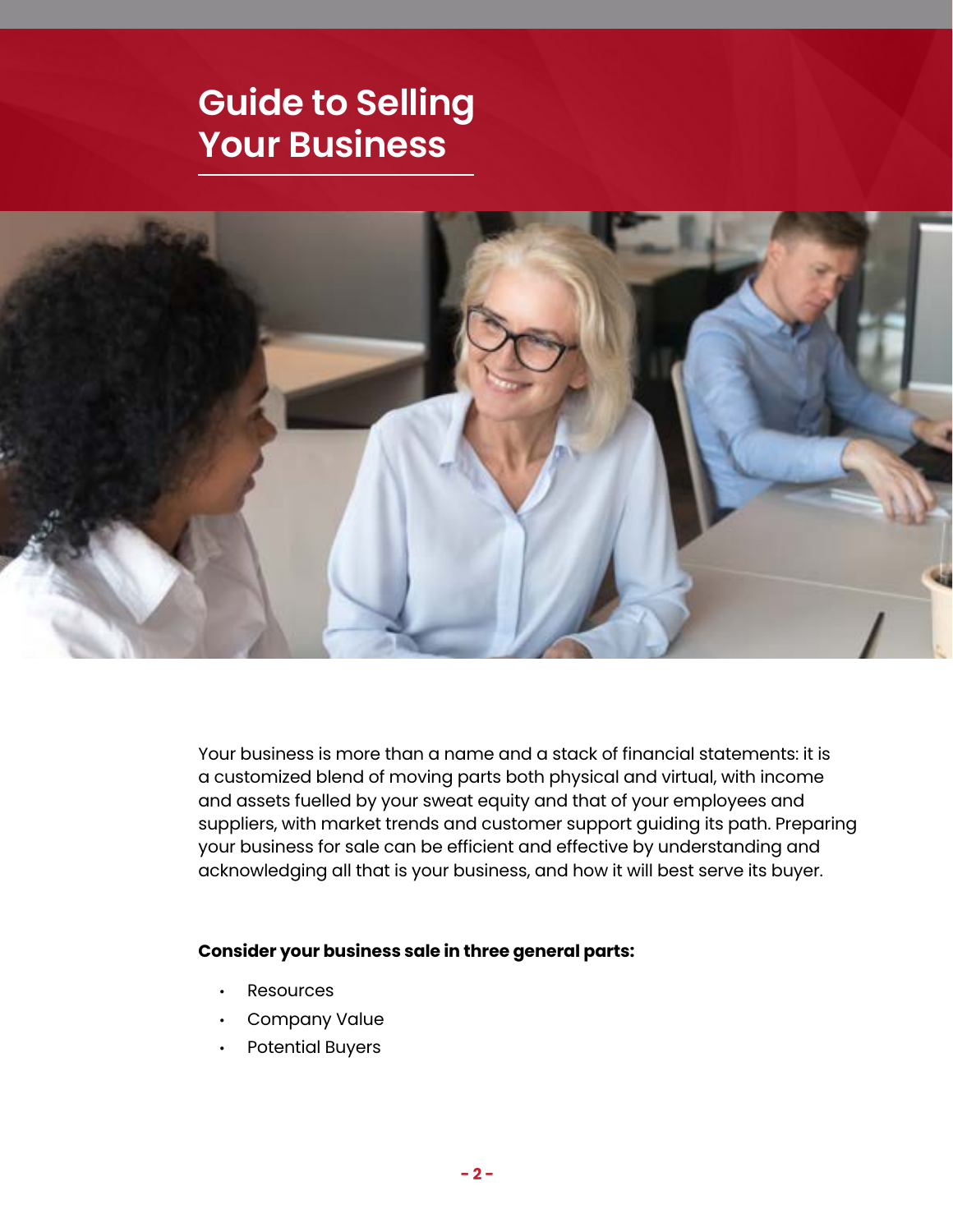#### **Resources**

These are elements, planning and expertise that can best position your company for sale when you are ready to list. These are elements that can be launched or put in place at any time, even before you have a clear timeline for the sale.



#### **Time**

Adequate time for preparation can increase company value, attract the best buyer and support a smooth transition. Prospective buyers can sense the need to sell, and will bid lower. Allowing time for the sale to align with your readiness and market conditions will attract the best offers, and in turn give you time to consider each bid thoroughly.

#### **Succession Plan**

Establish this in conjunction with your business and strategic plans.

The succession plan will outline your desire for ownership, management, and operations. This plan is especially useful if you are planning to sell to family members or employees to clarify your vision and realistic ways to move forward. A succession plan can help navigate the grey areas between business acumen and sentimentality that can cause confusion or poor decisions in the sale and transition of a company.

#### **Business broker**

Engaging third-party services for valuation and sale can be helpful in ensuring all financial, legal and regulatory issues are acknowledged and fulfilled. Depending on the size of your company and complexity of the sale, you will want to involve your company's accounting, legal and human resource experts as well.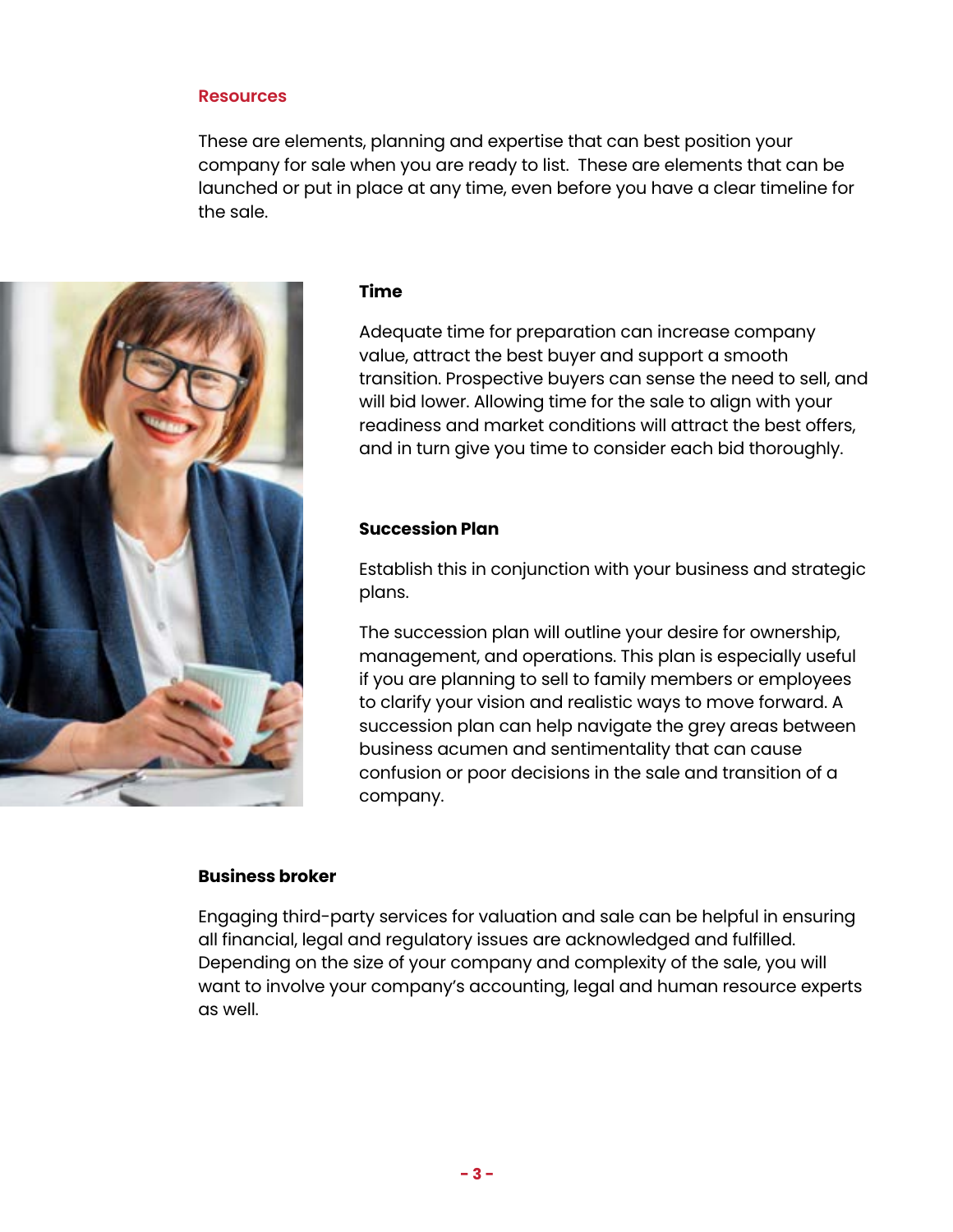#### **Sales Pitch**

Prepare a confidential information memorandum (CIM) with a summary of your business, including points that would be of interest to prospective buyers.

For internal use of you and your sales team, create a list of questions that prospective buyers may ask, with speaking points for the answers. This ensures you have pertinent information at the ready, and can help identify any areas requiring attention or research.

# **Company Value**

#### **Review and strengthen your company's finances**

Think like a buyer, and perform due diligence on your own company.

This means:

- Ensuring all financial reporting and income tax filings are up to date
- All financial reporting is accurate
- Paying outstanding bills and collecting outstanding accounts receivable
- Renegotiating outstanding contracts or leases, ending those no longer essential and dealing with any other outstanding issues of bookkeeping or accounting.



Also, consider ways to boost your revenue and reduce any outstanding inventory.

Include organizing your files and records as part of your due diligence.

Prospective buyers will want to see your records in a timely fashion; ensure they are available in print or electronically, whatever is required. These documents could include financial statements, minutes from shareholder, management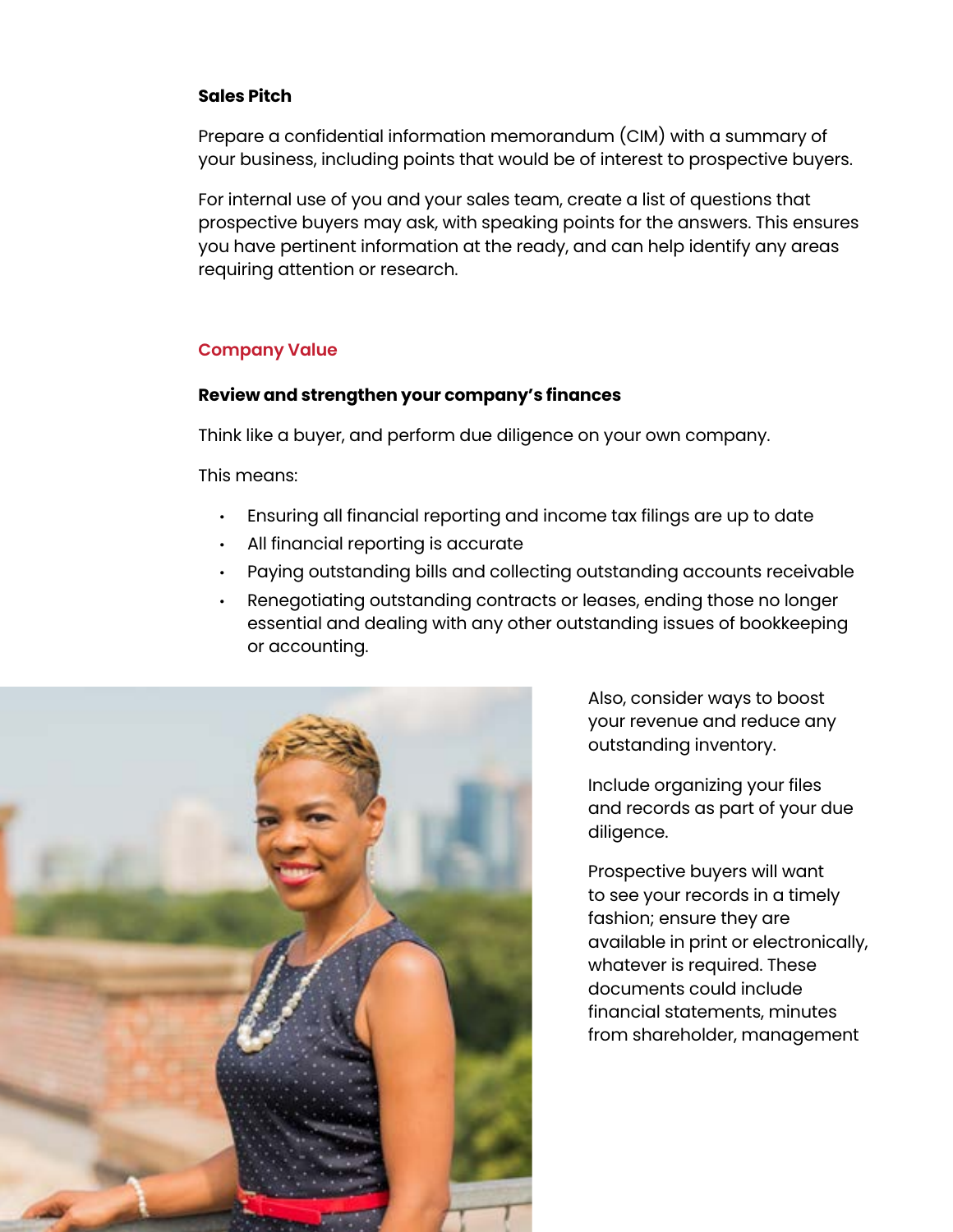or employee meetings, customer and supplier contracts, employment contracts, and detailed lists of assets and liabilities.

## **Determine the value of your company.**

(See also Info-Solution: Valuation Methods for Buying and Selling a Company)

A valuation will review both the company financials and the market conditions affecting company operations and investments. The valuation will also assign a level of risk and growth potential to your existing situation.

With healthy finances and favourable market conditions, a small business could be worth three to six times its annual cash flow.

## **Potential Buyers**

To repeat Warren Buffet's famous quote: "Price is what you pay. Value is what you get."

The best buyer for your company is one who respects the value of your offering.

In other words, choose the buyer, not the price.

Each potential buyer comes with advantages and challenges.

## **Sale to a Family Member**

Selling to a family member, especially one who has been involved in the business, can help ease the transition and honour your legacy. Be careful to understand and plan for the tax implications of selling to family. A temptation may be to charge a token amount for the sale price, but this could result in a large capital gains tax. Capital gain is calculated on the difference between the company's initial share cost and the value upon sale. There is a capital gains exemption for qualified companies, and other options to minimize the large tax bill that can arise from the sale of a business to a family member.

You will also want to clarify in writing and in person all terms and conditions of succession and sale. It can be easy to assume all details are understood when dealing with family, but for the sake of your professional and personal relationships, ensure everyone involved is clear and in agreement.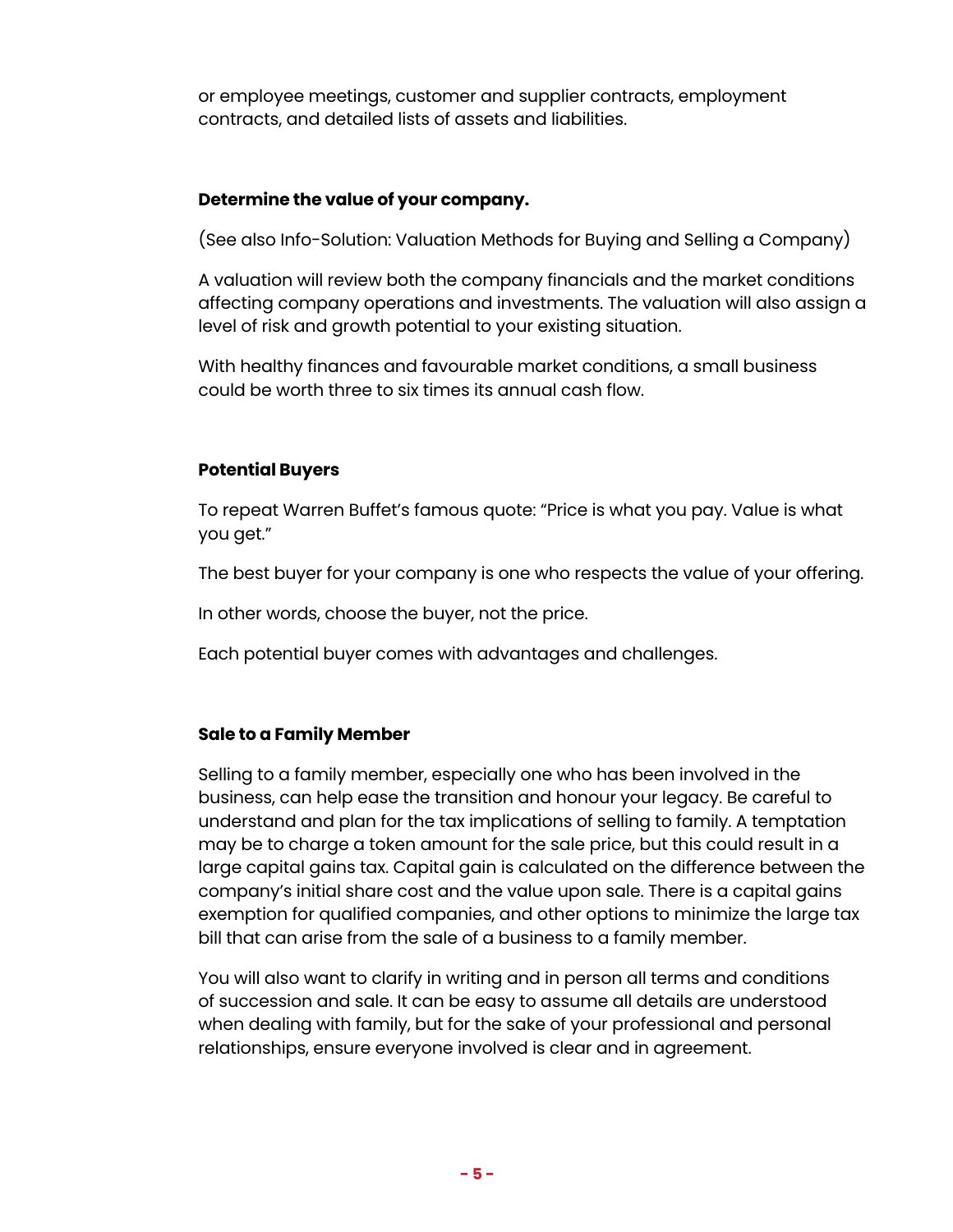## **Sale to Employees**

This could be to a designated group of employees or your management team in the form of a management buyout (MBO).

The advantage is in selling your company to a buyer who knows your operations, clients and markets, allowing for a seamless transition and continued legacy of your creation. This type of sale can also be negotiated as a partial sale, in which you retain a portion of ownership, if you choose.

The challenge is in access to capital. Your employees may not have the funds or leverage to raise the money needed for purchase. There is also the need for you to let go and allow company decisions to go with the new owners whom you may have trained and mentored, but may want to take the company in a new direction.

Negotiating purchase price and terms that are agreeable to all sides, and implementing a clear succession plan, can assist with these challenges.

#### **Sale to an Industry Buyer**

This could be a competitor, a supplier, or other interest either working in or with an inside knowledge of your industry. This could be a company looking to grow through acquisition of similar smaller operations. The advantage is selling to a company that knows your markets and clientele, with the access to capital to support a healthy purchase price.

The challenge is meeting their standards, with so much money and market share at stake. If you are successful in passing their rigorous due diligence, you must prepare for the fact that they will add your company into their own organization, which means your branding, employees and physical location may be downsized or terminated.

#### **Sale to an investor**

This is a buyer from outside of your company and industry earning profit in the purchase and resale of companies. The advantage is the access to capital and resources, including human resources, to both purchase the company and boost its valuation through enhancements and growth. The challenge is that the resale cycle is about 3-7 years, which means many short-term changes and a potential loss of your company identity. Some investors may also want you as company owner to stay on as overseer of the growth, which may not fit with your succession plan.